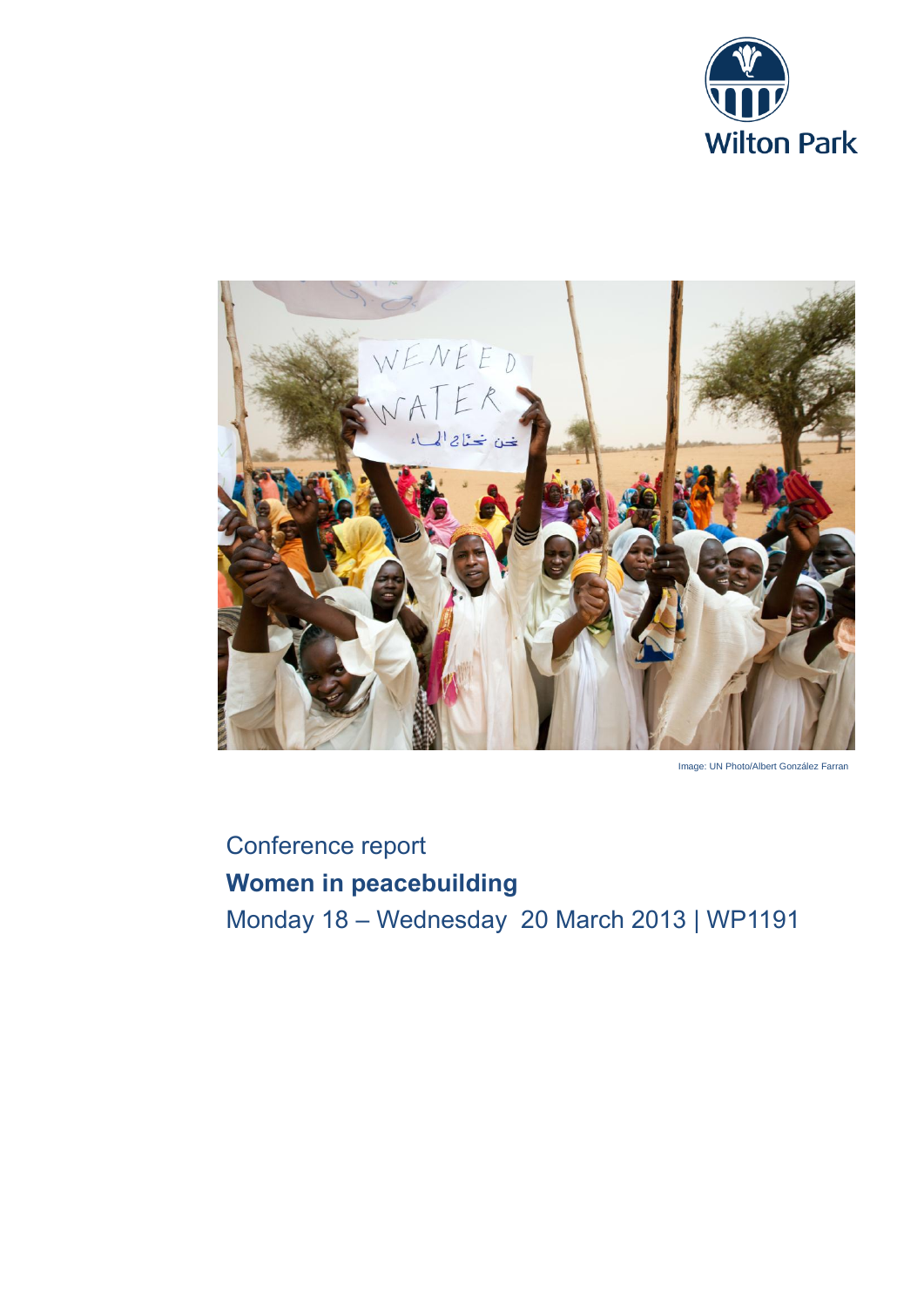

# Conference report

# **Women in peacebuilding**

# Monday 18 – Wednesday 20 March 2013 | WP1191

## **Executive summary**

Thirteen years have passed since United Nations Security Council Resolution 1325 (UNSCR 1325) was adopted on 31 October 2000, followed by a handful of subsequent resolutions on women, peace and security (WPS) $1$  In support of the UN Secretary-General's (UNSG) 2010 seven-point action plan on Women's Participation in Peacebuilding and the UNSC's resolutions on WPS, the conference was convened to provide an expert forum to:

- identify constraints and opportunities;
- consider lessons learned and build on best practice;
- discuss ways forward for effective implementation.

The roundtable, off-the-record meeting was attended by some 60 participants from international and regional bodies, including policymakers and practitioners; representatives of nongovernmental organisations (NGOs); human rights advocates; academics; and military and other specialists with expertise in women's participation in peacebuilding, mediation and conflict resolution. The conference was structured into sessions focusing on the seven different commitments that figure in the UNSG's action plan.

Key points arising from the discussion include:

- Despite multiple pronouncements and declarations, progress on the implementation of UNSC resolutions by UN institutions and member states has been generally disappointing. The UNSG's seven-point action plan is an important development for the UN and provides a robust policy framework. However, implementation within the UN needs to be intensified: the high-level commitments need to be translated into priorities, actions, measurable targets and indicators, and monitoring and reporting systems need to be devised to track implementation. UN institutions' efforts should be complemented and strengthened by state action. For member states, solid national leadership, champions and national action plans can all contribute to changing mind-sets, co-ordinating efforts and implementing initiatives within government. To date, however, only 39 national action plans have been drafted among some 140 countries.
- Financial support for the WPS agenda is critical. If the agenda is to be seriously pursued and not seen as purely a "make-work" project, greater resources need to be allocated responsibly and clearly to well-identified actions, targets and indicators, as with other frameworks (like the Millennium Development Goals, and Children and Armed Conflict).
- Formal peace processes remain virtually closed to women. Despite their active engagement in preventing, mediating and even ending violent conflict, women tend to be sidelined during peace processes. The number of women mediators and envoys remains very low. Gender issues are generally seen as remote or isolated from peace negotiations. However, such negotiations set the stage for power-sharing, the future constitution, and all subsequent stages of the transition out of violent conflict into post-conflict reconstruction and recovery.
- Armed conflict and militarisation generally lead to polarisation and a narrowing of the actors,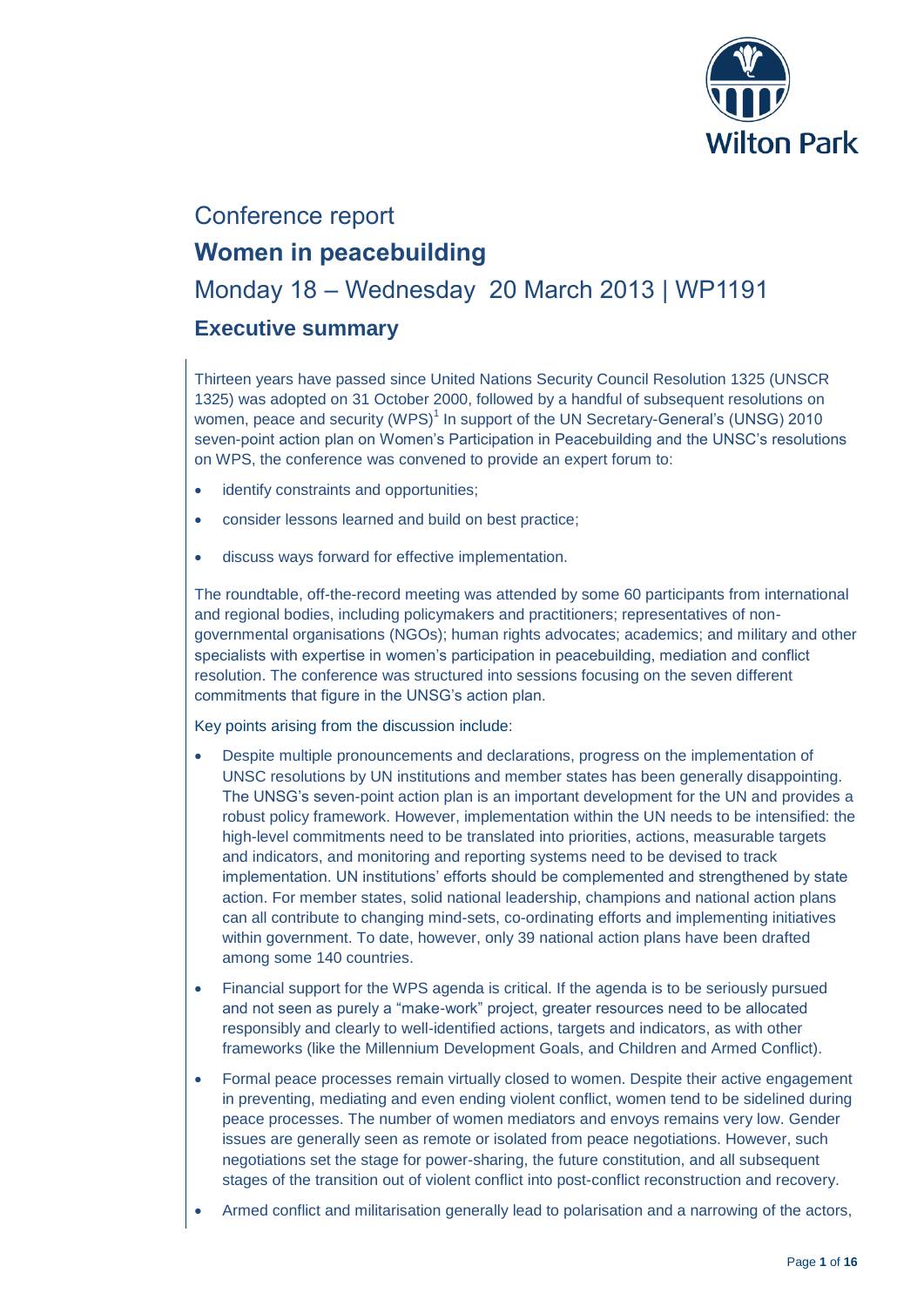to "guys with guns". UNSCR 1325's principles provide important guidance for broadening political participation to include women's and civil society organisations, from the very beginning of mediation and conflict resolution processes, as well as through all subsequent stages of the transition out of violent conflict, including peace agreements, and post-conflict financing and reconstruction. Simply adding individual women to the peace table is insufficient: women's organisations need to be included and prepared to participate fully in peace talks through various capacity-building support mechanisms, for example conducting research, supporting broad consultations and developing bargaining positions.

 Robust post-conflict recovery frameworks must not focus on women's economic development alone. They should also address their broader status, legal rights and access to services. Issues ranging from promoting women's rights and removing discriminatory legislation and practices, including the rights to inheritance and to own land, should be covered, as well as building schools, clinics and court systems where they are needed. Parliamentary quotas are also important in ensuring that women are included in formal political institutions, although such quotas should be time-bound.

### **Women's participation in peacebuilding and conflict resolution: translating policy into practice and implementation**

- 1. International rhetoric and declarations in support of the WPS agenda have been accompanied by neither a serious investment of resources -- financial, staffing and otherwise -- nor the institutional change and transformation envisioned. Despite a commitment in the UNSG's seven-point action plan to earmark 15% of UN-managed funds for post-conflict reconstruction for women, barely 10% of these financial resources are allocated in this way. Consequently, calls for gender mainstreaming and for integrating a gender perspective within peace and security have often been viewed simply as adding to already heavy workloads and responsibilities.
- 2. UNSCR 1325 was adopted by the UN Security Council in 2000 as a result of women's international organising and advocacy efforts, while the WPS resolutions have been a rallying point for women's organisations and civil society. However, where change has occurred it has largely been due to active civil society lobbying rather than strong national or international leadership.
- 3. UNSCR 1325 recognises and acknowledges women's roles in preventing and resolving conflict. However, the resolution should be seen as a first step that requires the UN and member states to take further steps to develop architecture to support and increase implementation. Translating the WPS agenda from policy into practice requires that action plans, objectives, indicators and monitoring mechanisms be articulated, developed and closely monitored, while major institutions and their leaders must also be held accountable. Funds need to be allocated.
- 4. The challenges ahead are significant and wide-ranging. However, clear areas exist where greater implementation efforts must be prioritised. To do so, the mindsets of key international and national actors need to change and be accompanied by strong international leadership that can in turn develop and promote national leadership in countries where the UN is engaged. Also, generating and gaining access to genderdisaggregated data and analysis are also important to guide and inform all WPS initiatives. For example, in Rwanda, the National Gender Observatory has partnered with the national statistics bureau to identify and record incidents of sexual violence.

#### Priority areas for implementation

5. Involving women in mediation and formal peace processes remains a high priority given both women's virtual exclusion and that gender issues are seen as isolated from peace negotiations. Gender equality needs to be addressed from the very start of dialogue and negotiation processes, since this early phase sets the stage for power-sharing, the future constitution and all subsequent stages of the transition out of violent conflict into postconflict reconstruction and recovery. This exclusion can also contribute to a climate of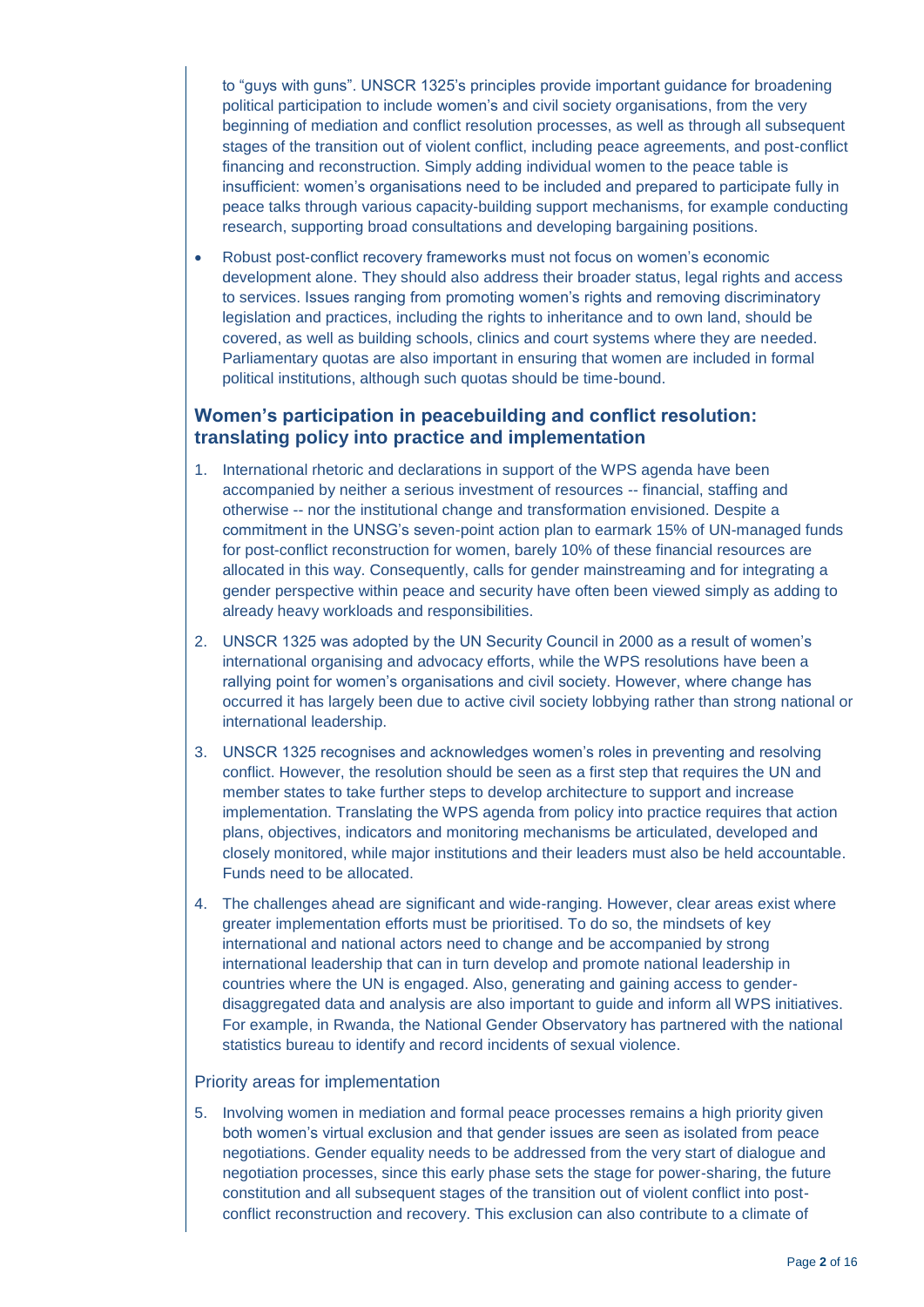impunity. This situation is further exacerbated by the fact that there are few women mediators, and until Mary Robinson's appointment in 2013, the UN had never appointed a woman as chief mediator.

- 6. Peace agreements emerging from such exclusive processes generally fail to address gender or women's specific needs, roles, perspectives, contributions or participation in transitions out of violent conflict.
- 7. Civil society and women's organisations remain under-represented at donor conferences, including, most recently, the one on Mali. Post-conflict financing will not address women's needs if women are absent and excluded when priorities are being discussed and decided on.
- 8. Regarding women's participation in post-conflict governance, the introduction of parliamentary quotas has led to some positive experiences. Generally, however, women's grass-roots organisations have few opportunities to participate in planning and decisionmaking regarding reconstruction. Also, while women's employment in the public sector is important both for women and the community, there is little analysis of this issue and the opportunities to better promote and enhance it.
- 9. Where the rule of law and post-conflict justice systems are weak, violent perpetrators remain at large, threatening and/or employing violence and thus effectively blocking women's full socio-economic and political participation, while also affecting the participation of human rights defenders, journalists, returnees and others.
- 10. While efforts to end impunity regarding sexual and gender-based violence are important, those to prevent such violence are critical. The two are inter-linked.
- 11. Economic recovery is central to post-conflict stability, but more research and analysis are needed on how to better promote and facilitate women's economic development.
- 12. Women's organisations and movements in conflict-affected areas need 'user-friendly' financial support because grass-roots women are often inexperienced at proposal writing, preparing reports and the process of grant applications. Diplomatic missions in conflictaffected countries should be urged to reach out to, consult, and remain in contact with women's organisations and movements.
- 13. Access to resources and education remains a serious obstacle for many women throughout the world. Yet transitions from conflict offer important opportunities to address access to land ownership, inheritance and/or user rights, as well as access to education for girls that can create opportunities for social mobility and further economic and social development.

#### **Women and gender perspectives on mediation and conflict resolution**

- 14. Despite having been drivers of UNSCR 1325 and the WPS agenda, some women activists have become fatigued because of the slow pace of change and implementation. Locating this agenda for change within a longer-term historical framework can be useful and offer broader perspectives on the deep-seated nature of the transformations required.
- 15. While conflict mediation efforts tend to invite the armed groups to peace talks, much more effort is required to broaden the political representation of participants and ensure that women and civil society are included. Social movements and women's movements have been important drivers of change. While the tendency is often to approach traditional formal leaders, these other actors need to be recognised, and both formal and informal leaders should be included.
- 16. Violent conflicts take place in polarised contexts heavily influenced by powerful men, institutions and elite networks. While UNSCR 1325 is useful in establishing norms, such norms are insufficient in transforming the nature of the conflict or the power of the warring parties. While armed conflict and militarisation generally lead to a polarisation and a narrowing of the actors, UNSCR 1325's principles can assist with broadening conflict resolution efforts and reintroducing a wider array of actors – and specifically women – from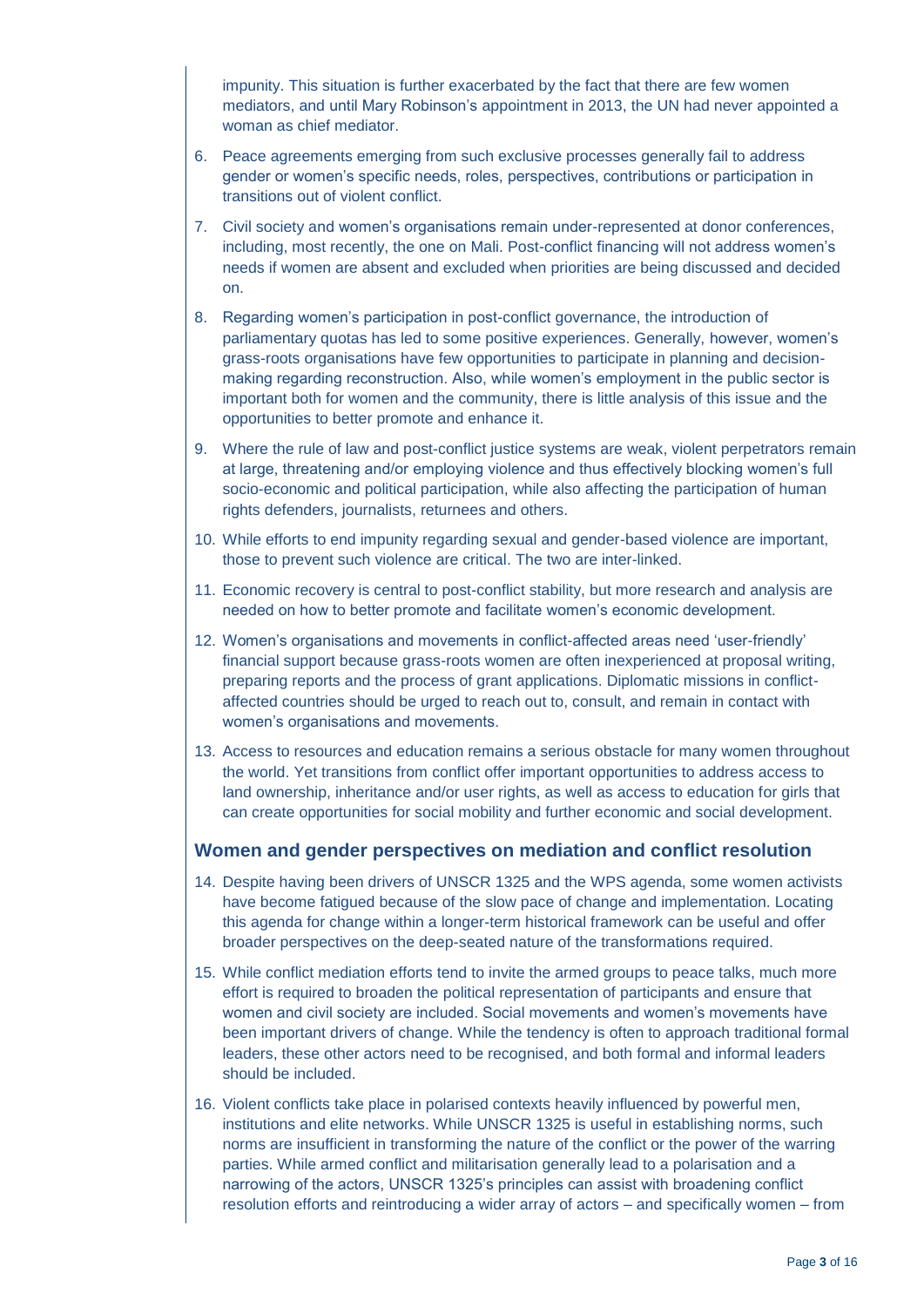the very beginning of dialogue and mediation processes, as well as through all subsequent stages of the transition out of violent conflict.

- 17. Peace agreements signal not only an end to violent conflict, but set the stage for the reconstruction of the conflict-affected society. However, gender and women's issues continue to be seen as remote issues divorced from peacemaking and peacebuilding as societies emerge from conflict.
- 18. Regarding civil society's involvement in peace processes, recent empirical research<sup>2</sup> on the role and inclusion of civil society reported two important findings: a dramatic reduction in the incidence of failure of peace agreements where civil society was involved, and that such involvement had no negative impact on the peace process.
- 19. Early in the process, systematic ongoing dialogues and consultations with civil society organisations (CSOs) are key. Furthermore, mapping the CSO actors should also be part of the mediation strategy early on. These consultations and dialogues should also inform local partners about the role of the UN in the peace process because local organisations and actors do not always understand the UN's role in peace processes and peacebuilding.
- 20. The agenda for consultations and negotiations is also key, and agenda items will frequently have gender dimensions to them, such as whether women can own or have access to land.
- 21. In complex conflicts where civil society actors and organisations may be difficult to identify, valuing women's experience can serve as a useful strategy. Given that simply including individual women in consultations and dialogue is insufficient, a much broader and more imaginative interpretation of UNSCR 1325 may be required. Such an approach increases the likelihood that partners can be identified and that a supportive environment for women's participation can be created.
- 22. In supporting wider participation in peacemaking processes, how do we ensure that women's groups and CSOs are organised and prepared for these processes? Given that few will likely have been involved in a peace process before, how do we assist and prepare them to participate? Do the women participating know, for instance, which issues will be discussed? In the Burundi process, for example, the men at the peacemaking table knew the agenda of the discussions well in advance.
- 23. The UN peace architecture contains some inherent obstacles to women's participation. We need to move beyond the current framework of including women in mediation. For example, the Economic Community of West African States' (ECOWAS) Vision 2020 aims at building a peace architecture that ensures local men and women are involved and participate thus strengthening their skills, providing key support and keeping rosters of this expertise. Also, by reaching out to civil society and bringing it to the negotiation table, there is a challenge to the power of that negotiation table. Grass-roots work needs to be acknowledged as being essential rather than secondary in nature.
- 24. In preparing for peace talks, women's organisations and CSOs need support in researching and defining their positions beforehand, as well as creating a broad consultation process. Based on such consultations, issue papers can be developed in advance to support the women involved in the talks and to feed into the preparation of their positions. Women also need to be on the mediation team itself.
- 25. Meeting with foreign delegations can be risky for women's groups and CSOs in some contexts. Consulting these groups beforehand regarding their own security issues is critical to avoid putting them at risk.
- 26. Concerning mediators' roles and responsibilities vis-à-vis UNSCR 1325, guidelines for mediators are important. However, as guidelines, they remain voluntary, and mediators are not obliged to use them. Institutions require legally binding commitments, combined with specific indicators and sanctions for each level within the various structures. How might these mediators be made accountable? What accountability exists among the most seniorlevel mediators? Perhaps mediators' performance reviews should incorporate the implementation of UNSCR 1325 and the WPS resolutions as a criterion and offer positive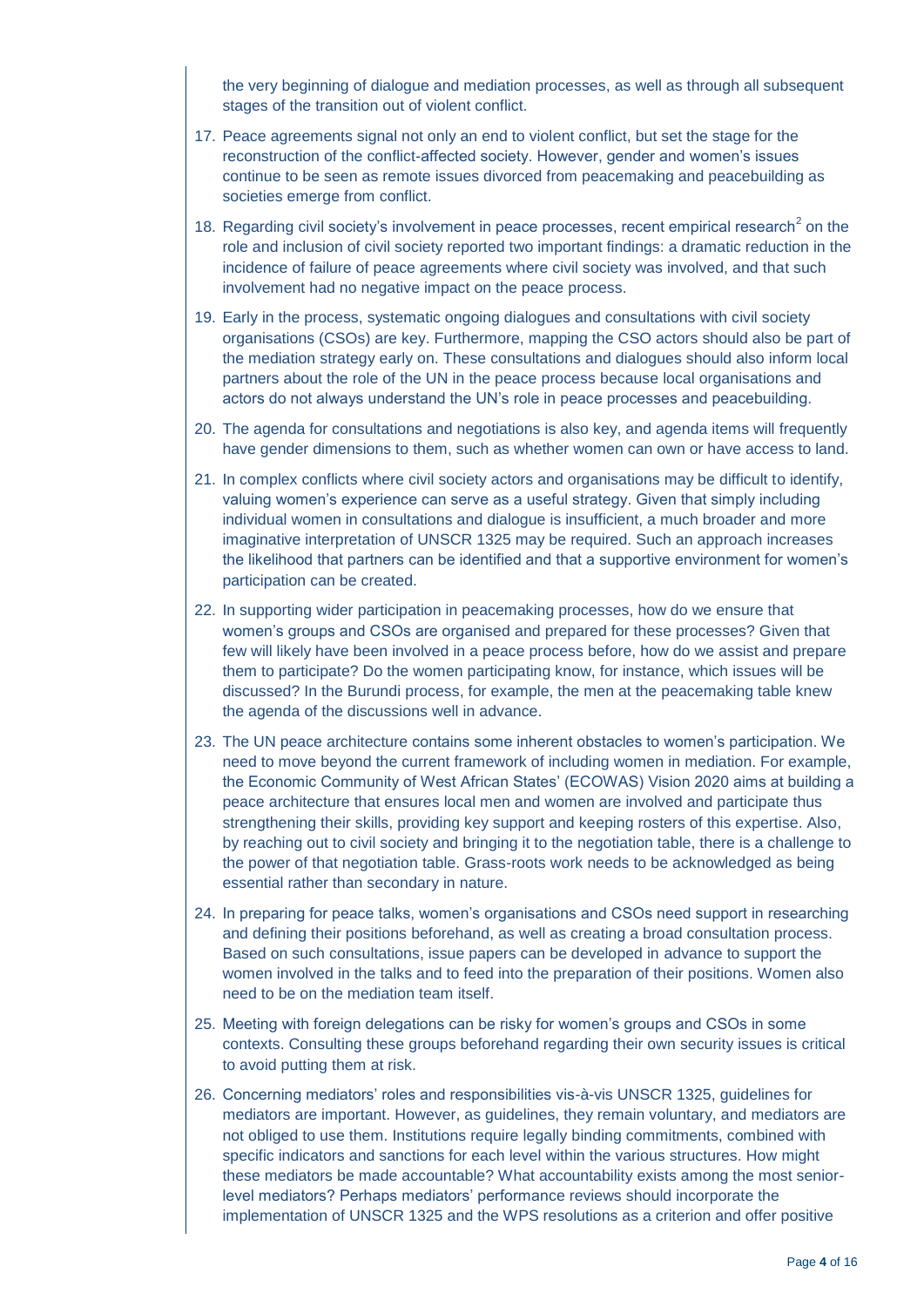incentives like bonuses for those who integrate gender perspectives and women's participation into peace negotiations.

- 27. With quotas, claims are sometimes made that women are "unqualified" for high-level positions. So the issue of how "qualifications" are defined needs to be carefully examined. What are the assumed criteria when judging whether candidates are "qualified" or not?
- 28. When developing mediation teams, the question must be posed: When we finally put women on mediation teams, do they understand the gender dimensions of these teams? Because not all women understand gender issues, it is insufficient simply to include women on mediation teams.
- 29. Recommendations made during this session included:
	- the standardisation of civil society involvement in dialogue and mediation processes. This will require discussions and consultations about the criteria for civil society engagement;
	- the creation of an international civil society fund with more flexible application and reporting requirements to support the work of grass-roots women and community activists;
	- the employment of gender advisors who are well versed in peace and security matters; and
	- the creation of a WPS advisory group, or alternatively including WPS in mediation support and security frameworks, since parallel universes currently exist.

### **Practical experience of promoting women's participation in peace processes**

Preparing women for peace negotiations

- 30. Women are rarely invited to participate in formal peace processes. In Myanmar, where numerous peace processes are underway with 19 different armed groups, open participation for the public has been announced; however, the nature and extent of this involvement remain unclear.
- 31. Concerning barriers to women's participation in political dialogue and peace processes, some male leaders view women as ill-equipped to participate at the negotiation table. So challenges remain related generally to men's mindsets, but specifically to the military mindset, prompting the question of how to empower and prepare women to be at negotiation tables where these mindsets prevail.
- 32. Women's access to participation at the negotiation table varies considerably from no formal limitations on their participation to outright restrictions; however, with the former, mechanisms and criteria have often served to limit women's access to the negotiation process. For example, armed groups may permit only their own women members to participate, or a certain number of years of engagement within a group may be required.
- 33. When planning peace processes, the various parties are preoccupied with strategizing and discussing various political issues. Such preparatory processes are seldom concerned with women's participation. So defining and gathering women's concerns, perspectives, issues and positions are key to preparing for the start of talks

#### Strategic focus points for women activists

- 34. Women activists and CSOs need to work at two key levels: firstly with strategic actors, such as male MPs, champions, or mediators; and secondly with women and women's organisations to involve and broaden the grass-roots base by creating, for example, women's peace forums, open women's peace networks or women's peace tables with the broad participation of women of all ideological backgrounds.
- 35. Women can be involved in two ways: through the direct involvement of women on both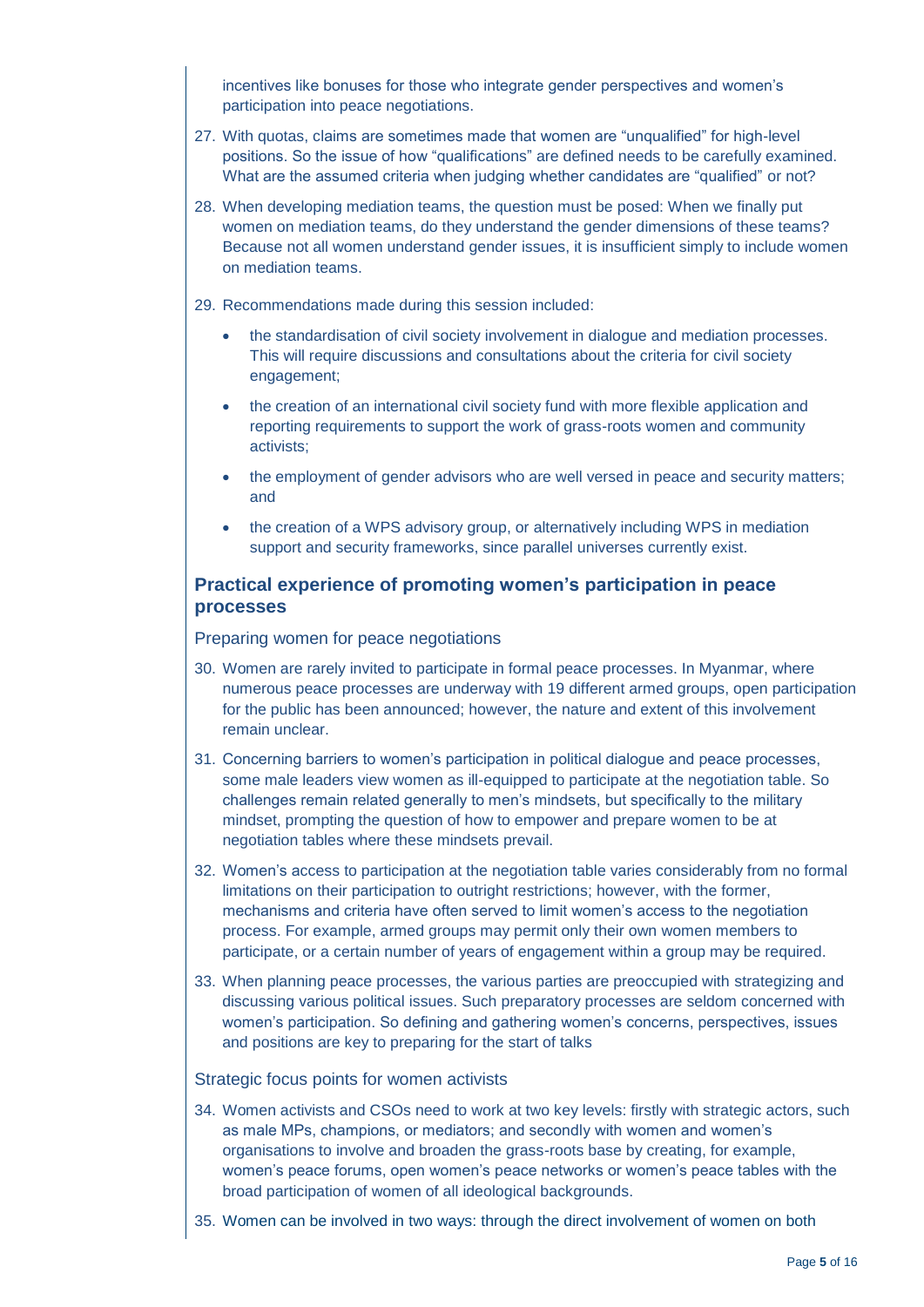sides of the negotiation table; or through the broader involvement and mobilisation of women via outreach to professional women, women academics, religious leaders or other officials. In conducting such outreach work in the Philippines, women's organisations integrated UNSCR 1325 and WPS matters into other social issues, including access to health care and social services. They also worked to counter "spoilers". In 2009 women's mobilisation efforts in the Philippines led to the passing of the Magna Carta of Women (Republic Act 9710), which enshrined and institutionalised women's equality.

- 36. Long-running conflicts change over time, and the situation on the ground for the average person generally worsens. Since peace processes are political processes, citizens can and sometimes do reject the resulting peace agreement, which is why informal and formal community leaders need to be engaged. It is also important to include parliamentarians, since the peace agreement must pass the test of constitutionality.
- 37. Again in the Philippines, women's organisations mobilised around a four-point plan of action: to build up constituencies and support for the peace agreement; to prepare Muslim women leaders to manage health and other services in the post reconstruction period; to bridge the cultural and religious divides, including countering negative stereotypes of Muslims that had emerged during the conflict; and to create a citizens' fund to provide concrete post-conflict support to local initiatives without layers of bureaucracy. In terms of lessons learned in the Philippines, working with government was essential, even if there were some disagreements. Secondly, despite failing to get onto the formal peace panel, women's organisations subsequently approached key leaders and urged them to consult with the women's peace forum. It is critical that peace and security be anchored in existing law.
- 38. While external donor assistance can be important, internal organisation and mobilisation are key. Without this domestic women's constituency for peace, little can be achieved. Also, civil society must learn how to work with government, because women cannot go around it; but in working with government, allies need to be chosen strategically.
- 39. In the Colombian case the seven-point action plan does not currently relate to Colombian women, nor to the peace process yet. The "women as peacebuilders" stereotype is seen as unhelpful and oversimplifies women's various roles in armed conflict. In Colombia, women are involved at all levels of the conflict, including considerable numbers in armed groups. The UN's approach to working with Colombian women has been somewhat simplistic, as women are expected to adhere to a single position. In reality, Colombian women have a whole range of different experiences, perspectives and approaches.
- 40. Colombian women activists have developed Women for Peace, which is a network that welcomes all women regardless of their ideological position and organises consultations on key political, economic and social issues. During a consultation no party may leave the table until an agreement is reached, and women should be involved in meaningful discussions. Women's participation should not be tokenistic and should focus on key issues such as transitional justice and a legal framework for peace. The next consultation will focus on victims. Issues which should be addressed through the peace process include women's inequality, access to health, land issues, political participation and access to decisionmaking institutions.
- 41. The UN is now developing a strategic plan for supporting Colombian women's rights in the peace agreement. Beyond its logistical support in convening civil society consultations, the UN could also be more proactive, for example on the reintegration of women combatants.
- 42. A number of mechanisms and experiences have been developed globally by women's organisations for inserting themselves into high-level negotiations with international participation. In Liberia and much of West Africa, the Mano River Women's Peace Network (MARWOPNET) is an excellent example of women activists engaging with violent armed groups and bringing them to the table. The framework for peace talks in Liberia was broad enough to incorporate CSOs in the peace talks; however the armed groups were unwilling to have women's conflict-related issues integrated into the agenda for talks. While MARWOPNET made some initial concessions on the agenda for talks, its activists managed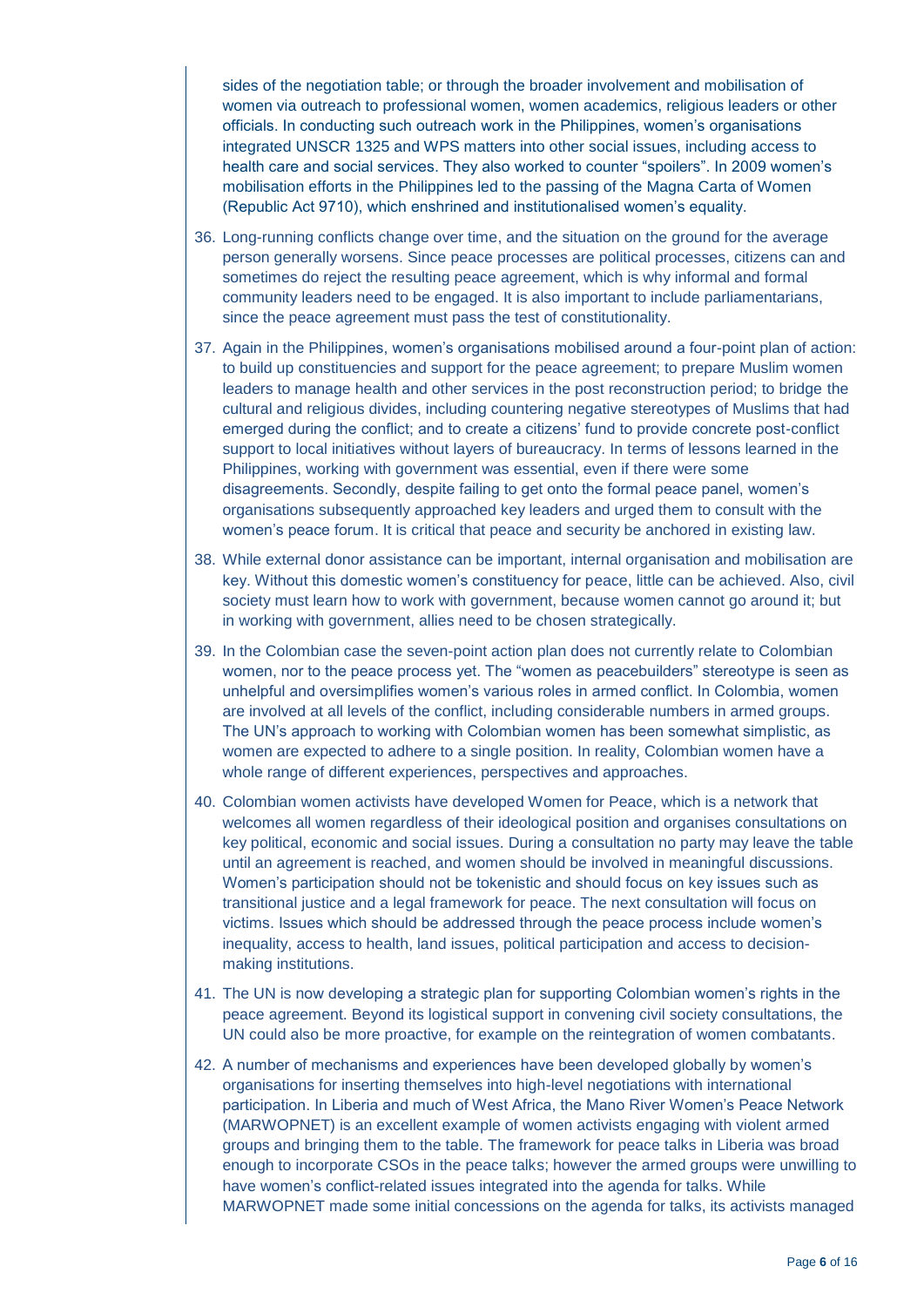to incorporate women's issues of "geographical coverage" within the broader consultation process and then to promote women's political participation through this coverage and representation.

43. There may be important opportunities to work with men champions, as well as with young men and youth generally, which need further consideration as successful experience to date has been sparse.

#### **Identifying robust strategies for economic recovery**

- 44. Since poverty can trigger conflict, promoting economic stability and growth to address poverty and vulnerabilities is essential and benefits the entire society. Improving women's living conditions, livelihoods and status in transitions from conflict necessarily involves a variety of robust economic development programmes. Such programmes should be multidimensional and address women's often-marginalised status. This understanding implies that while promoting economic activities and job creation is critical, as a recovery strategy it is insufficient. Multidimensional programmes need to address both women's immediate, short-term and longer-term strategic needs. Structural and institutional barriers that limit and/or undermine women, their rights and status need also be addressed including:
	- Promoting women's legal status and rights by strengthening and/or advocating new legislation, such as domestic violence laws, women's inheritance rights, rights to land ownership and/or user rights;
	- strengthening women's inclusion and participation in economic decision-making bodies;
	- ensuring women's access to public sector employment and implementing gender quotas, for example establishing a 60% ceiling or quota to limit the number of either gender in work schemes;
	- improving women's access to finance, small business training and markets;
	- restoring and/or expanding government services and improving women's access to basic services; and
	- in some cases, providing access to domestic fuel sources by instituting rural electrification programmes and promoting and making available clean cooking fuels to limit the time women and children spend gathering firewood and other household tasks.
- 45. Women must be systematically included in economic stabilisation programmes like community work schemes and emergency work programmes that repair and reconstruct local infrastructure critical to local communities, livelihoods and post-conflict trade. Women, internally-displaced people (IDPs), returnees and former combatants are particularly in need of such programmes.
- 46. Because governments tend to be the largest employers post-conflict, women need to be at the forefront of service delivery. However, they are often forgotten in the restoration of government services that are key to establishing a lasting peace. By promoting women's public sector employment, women become role models.
- 47. In the immediate aftermath of conflict there are often particularly vulnerable groups of women – refugees, IDPs and former female combatants – who urgently need access to emergency employment.
- 48. To hold host country governments and international agencies like the UN accountable, pressure and constant reminders from a variety of actors can be very effective. However, because the UN is mandated to work primarily with national institutions, these efforts and initiatives need to be integrated into national policy schemes. Should the government refuse to include gender-responsive action, it is extremely difficult for the UN to compel it to do so.
- 49. New social, political and economic opportunities emerge as a result of conflict. So identifying gender disparities is important, but other opportunities for addressing such disparities may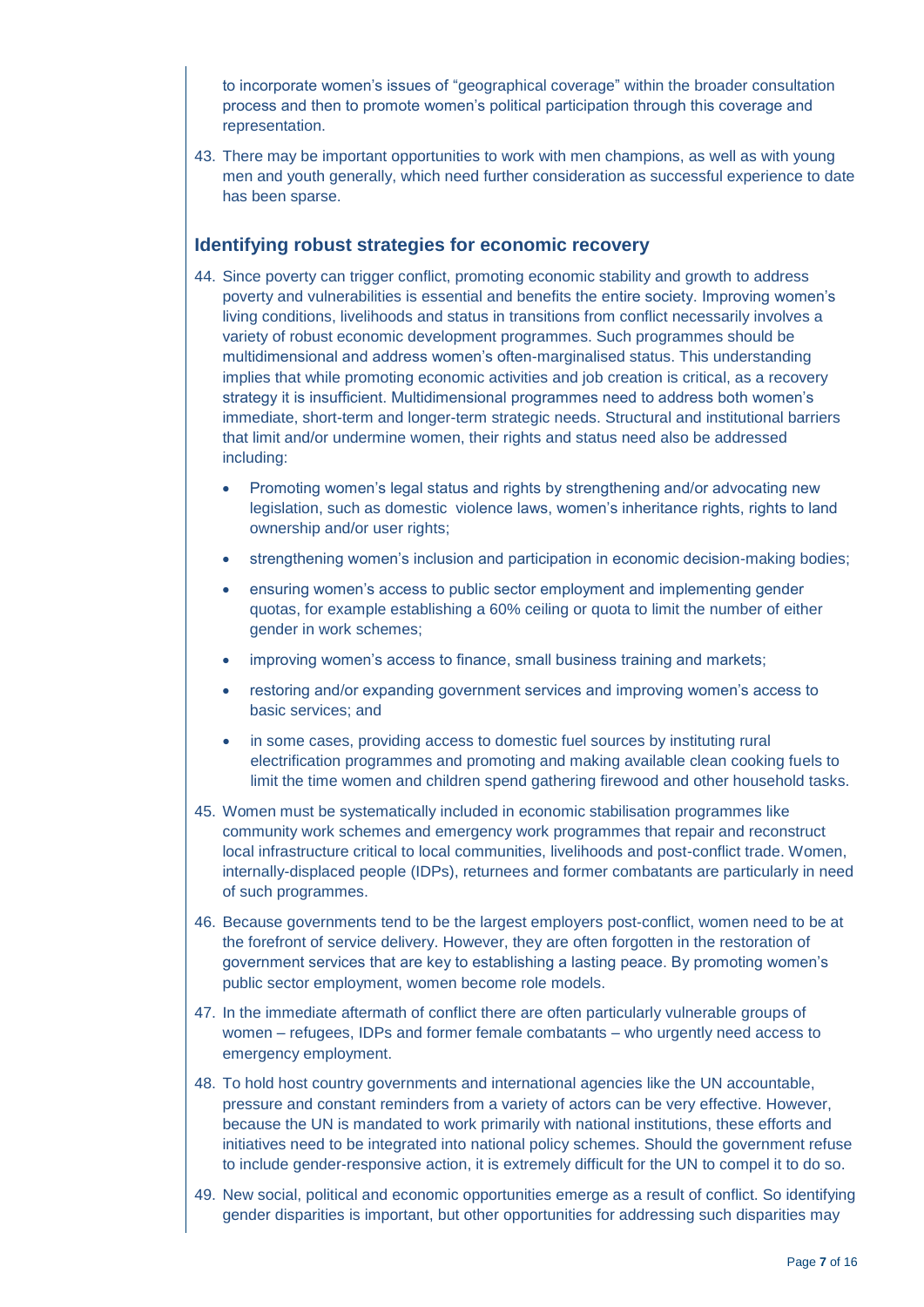also exist. If women could shift into some economic sectors where men predominate, they would likely benefit economically, but it is unclear how to facilitate such shifts. Over the long term, implementing the WPS agenda means transforming political and economic governance, and preparing women in the process, as entrepreneurs, economic decisionmakers and policy-makers.

- 50. In its Learning on Conflict and Gender in Africa initiative, the World Bank has been examining how men can be more engaged in women's economic empowerment with a more positive outcome for women and the entire community. Economic development programmes have frequently been criticised for failing to engage with gender norms. In engaging male youth, their vulnerability to becoming engaged in criminal groups is countered, as well as the socio-cultural expectations and social pressures on young men related to masculinity. However, many gaps remain, such as: what is the role and impact of the family in demobilization, disarmament and re-integration (DDR) processes; and what are the effects of efforts to include men in addressing gender-based violence.
- 51. DDR as a field is faced with numerous challenges: it is a top-down, externally imposed process and may even be a dying endeavour, partly because the term suggests a linear process. The "disarmament and demobilisation" components are usually separate from the "reintegration" component, and these components are also run by different agencies. Disarmament and demobilisation may have failed before reintegration starts, and the needs of former women combatants are often overlooked. With longer-term development actors, a challenge has been ensuring the adoption of adequate eligibility criteria to include former women combatants because many have been left out of DDR programmes. Women are often the most successful community-based agents for reintegration of former combatants. They should be consulted on their needs for security in the local community.
- 52. Regarding the UNSG's commitment to earmark 15% of post-conflict funds to promote gender equality, it is difficult to know how much has been allocated across the entire UN system, because the UN is made up of several institutions with different reporting and budget monitoring systems. Within the UN Development Programme's Bureau for Crisis Prevention and Recovery, 18-19% of the budgetary resources are allocated as such; however, within the broader UN system different gender markers have often been added later to the systems in place, making it hard to calculate and compare the various figures.
- 53. Other frameworks within the UN, such as the Millennium Development Goals and Children and Armed Conflict, have received a large infusion of resources; however, with UNSCR 1325, such provisions were not made. Furthermore, there is no baseline data before the resolution's adoption against which to measure achievements.
- 54. Neither conflict sensitivity, nor gender and development analysis has been implemented across the World Bank and UN systems. Few donors have such institutional capacity themselves. Accountability and reporting requirements are uneven: a local CSO may have to fulfil significant reporting requirements for a grant of a few thousand dollars, while millions of dollars might go missing without proper accountability.
- 55. Local CSOs in rural and peri-urban areas tend to know their local communities well and should constitute a sustainable local resource, although most would benefit from training in proposal- and report-writing. For UN and donor agencies, however, working with rural NGOs and those outside the capital and large cities is more time- and cost-intensive, which results in higher UN overheads.
- 56. The UN system is not a flexible system due largely to the tremendous number of constraints on its ability to be so, ranging from budgetary allocations to donors' agendas and priorities for the structuring of funding. However, the system also has many positive aspects, such as international peacekeeping forces and the provision of important forums (like the annual Committee on the Status of Women) where the international community can reach agreement, as well as declarations that can be used to advance women-related agendas.
- 57. The structuring, constraints and conditions on funding are all very problematic (see paragraph 94). Immediate post-conflict support usually comes from emergency funds, while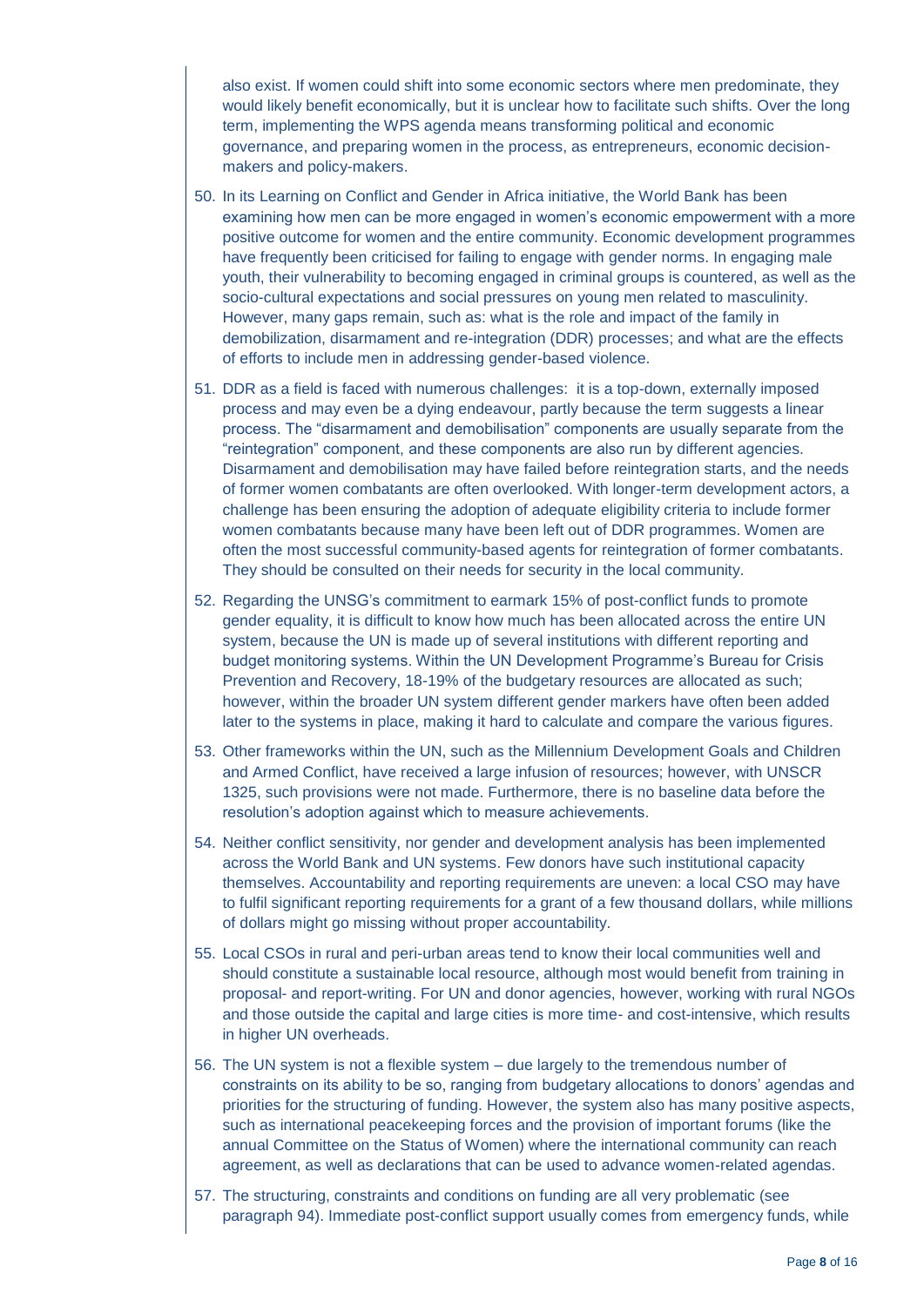it takes time to attract longer-term development funding. Specifically in terms of DDR, the gap between the two types of funding and the different conditions imposed on each can result in a rift between disarmament and demobilisation, on the one hand, and reintegration, on the other.

58. Addressing women's rights and situations in complex environments like rural Pakistan is particularly difficult due to conflict and geographical isolation. There are various barriers including serious security threats to community workers (and assassinations); a climate of impunity; biases against women's mobility and work outside the home; the mountainous topography; and the need for government permits to access certain areas of the country. These barriers impede service delivery and outreach programmes to women in remote areas that sometimes have no locally available services. In some socially-conservative regions local councils even exclude women, while many women parliamentarians are frequently unwilling to discuss women's rights or participation. So working to reduce and remove obstacles to women's political participation remains a focus – be they community leaders or members of political parties. Community outreach programmes are most effective when local people are approached as stakeholders with a share in the programme rather than beneficiaries. A long-term approach is needed for helping communities apply their own resources for economic recovery.

#### **Ensuring gender-responsive capacity-building**

- 59. While UNSCR 1325 remains little known in some parts of the world, it is an important national and even regional tool. Efforts to develop regional action plans have not progressed very far, although action at the regional level is felt to constitute another significant level of engagement. The regional dimensions and transformative potential of UNSCR 1325 need more attention. Within the African Union advocacy and pressure are needed to advance the WPS agenda specifically vis-à-vis mediation and regional economic communities. There is a need to examine how the various national action plans have been developed and implemented and to learn from these experiences.
- 60. There are differing understandings of the notion of capacity-building, ranging from the basic provision of training and specific skills to local organisations to more comprehensive efforts to build up institutions and civil society. The UN seven-point action plan encompasses both. There is also a need for cultural sensitivity and knowledge of context in providing support.
- 61. There is long-standing experience of capacity building in women's organisations in Burundi pre-dating the adoption of UNSCR 1325, as well as more recently, in the Democratic Republic of Congo (DRC). Women's groups in Burundi had asked for training and support to improve their organisations and to help them develop their own agendas, despite the divisions among them. As a result, these organisations managed to prepare their agenda before their male negotiating counterparts, and speeded up the process. However, they still had to work hard to create space for themselves at the negotiation table.
- 62. In the DRC, the process of travelling around the country to consult with women was lengthy. UN Women and other women's organisations were important in supporting local women's organisations. Peace mediation support offered to the DRC did not, however, include support to women's CSOs: only armed groups and parties to the conflict were included in international mediation support. While women's CSOs were not at the formal negotiation table, a mechanism was established where two women present at the formal talks were linked with women civil society representatives in a room outside. This mechanism may work well if one fails to get to the formal negotiation table.
- 63. Elections often trigger violence, and there are a number of examples in Africa where women have organised to prevent conflict breaking out, including in Sengal and Kenya. Early warning systems and monitoring are key to recognising and reducing violence, enhancing the credibility of the entire electoral process. In Senegal, women's organisations mobilised in both rural and urban areas. They provided early warning monitoring using cell phones, including when acting as election observers at voting stations. The cell phones also ensured a measure of personal security. A contact group of wise women was also formed to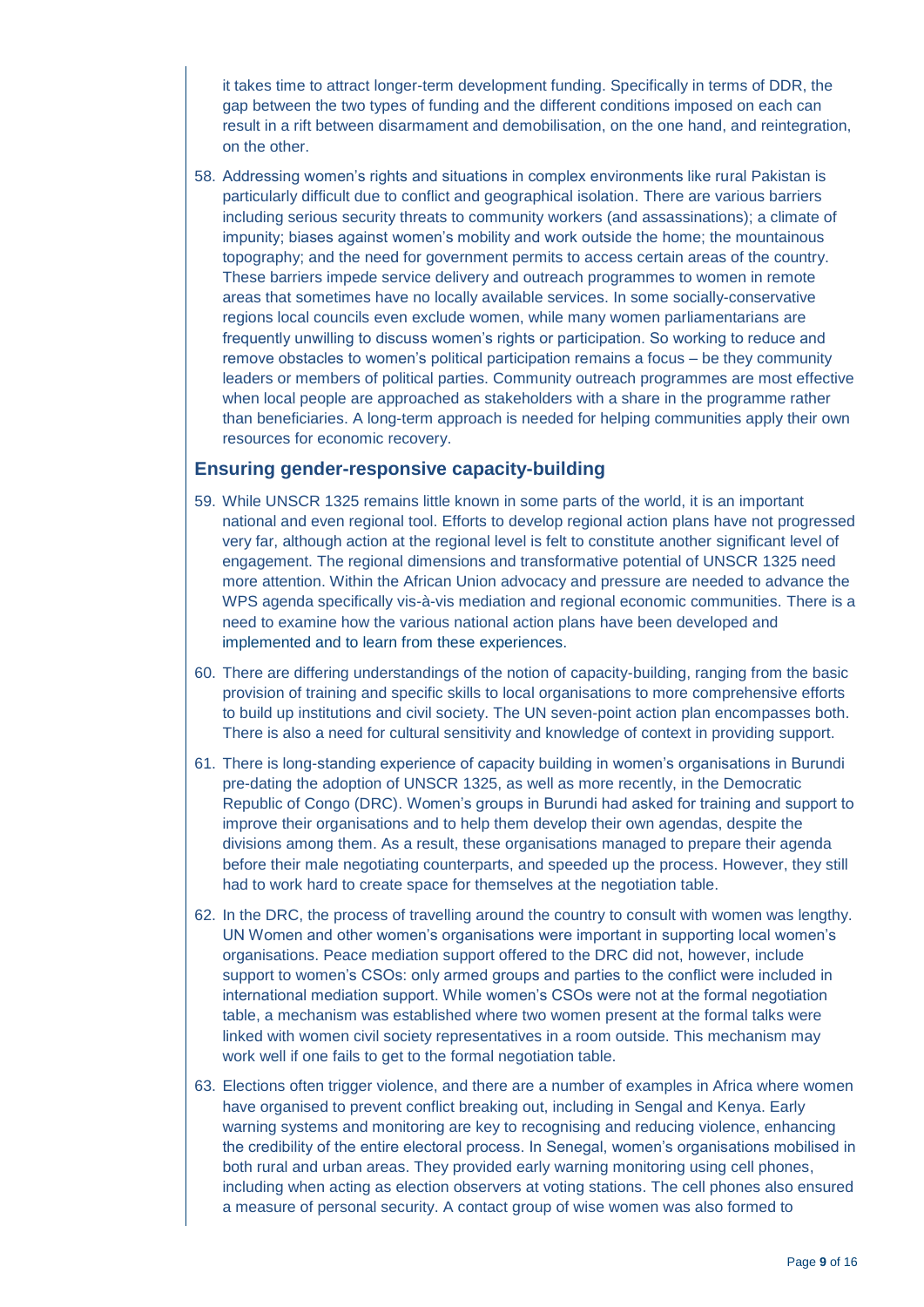encourage dialogue among rival political parties, as well as provide outreach to religious groups, traditional chiefs and others. During the Kenyan election period, UN Women, along with local civil society organisations and the Angie Brooks Centre, established the Women's Situation Room (WSR). With 500 trained observers in the field, over 1,200 reports were made to the Situation Room in just three weeks, ranging from electoral complaints, threats, damage to property, and a small number of violent incidents. The WSR concept saw recent success also in Liberia and Sierra Leone, as well as Senegal. In North and South Kivu provinces in the DRC similar early warning systems are needed to alert neighbouring communities and document violations, even if prosecution can only happen later. At the regional level ECOWAS has developed both a Gender Development Centre and a Conflict Prevention Framework that has WPS as one of its pillars.

- 64. As the Arab uprisings have demonstrated, youth can play a critical role in societal change, and capacity-building efforts should also engage youth. In many countries the political leadership does not include the younger generation; similarly, many women's organisations could also benefit by involving and developing younger women leaders. Men can be important gender advocates too and need to be engaged.
- 65. Experiences with women parliamentarians have sometimes been disappointing, because there is no guarantee that they will take up or even raise key issues for women, much less women's rights. Sustained education and information programmes should be organised to encourage awareness of gender-responsive approaches among parliamentarians.
- 66. To promote women's rights among the mass media, journalists need to be brought on board and trained to become more gender sensitive. In some countries the media fail to cover important women's issues, while in others they sometimes fuel conflict or politicization of issues

#### **Furthering inclusive governance**

- 67. Women are often viewed as the ultimate victims of violent conflict and are forced to pick up the pieces of the broken socio-economic fabric. Some 30% are forced to lead their households, and in many cases they live in rural areas with very limited resources. However, women are not only the ultimate victims of conflict, but also very frequently the ultimate agents of change. African women, for instance, are estimated to contribute 70% of production, but own just 1% of the land.
- 68. In promoting women's role and participation in political governance, country-specific measures or quotas are often seen as essential tools. Globally, 23% of parliamentarians are women; however, in countries with quotas, this number reaches 24%, while in countries without quotas the figure is 7%. Quotas often encourage women to be politically ambitious. That said, affirmative action initiatives like quotas need to be time-bound.
- 69. Quotas alone are insufficient. They must be complied with, and women parliamentarians must be put in winnable situations. Proportional representation as a voting system is crucial, and women candidates need to be included high on party lists. For women parliamentarians to be effective, there needs to be a critical mass of around 30%; having less than 30% can actually backfire and make the situation for women parliamentarians worse. Women parliamentarians tend to pass legislation that is family- and community-friendly, thereby contributing to a better society and greater economic growth.
- 70. Electoral processes and civic education are also essential to mobilise voters, engage the media and prepare women for public positions. Women candidates and parliamentarians often need resources, because they rarely have access to the same resources as men. It is very important that women parliamentarians are seen to be delivering after being elected. Too frequently, however, women who consider running for election are the victims of threats of violence against themselves or their families, as well as death threats, or even assassination, such as the Iraqi woman parliamentary candidate who was killed for running for office. Such threats are a reflection of the political system and of the issues at stake.
- 71. In terms of grass-roots organising, Liberian women's experiences have been a beacon to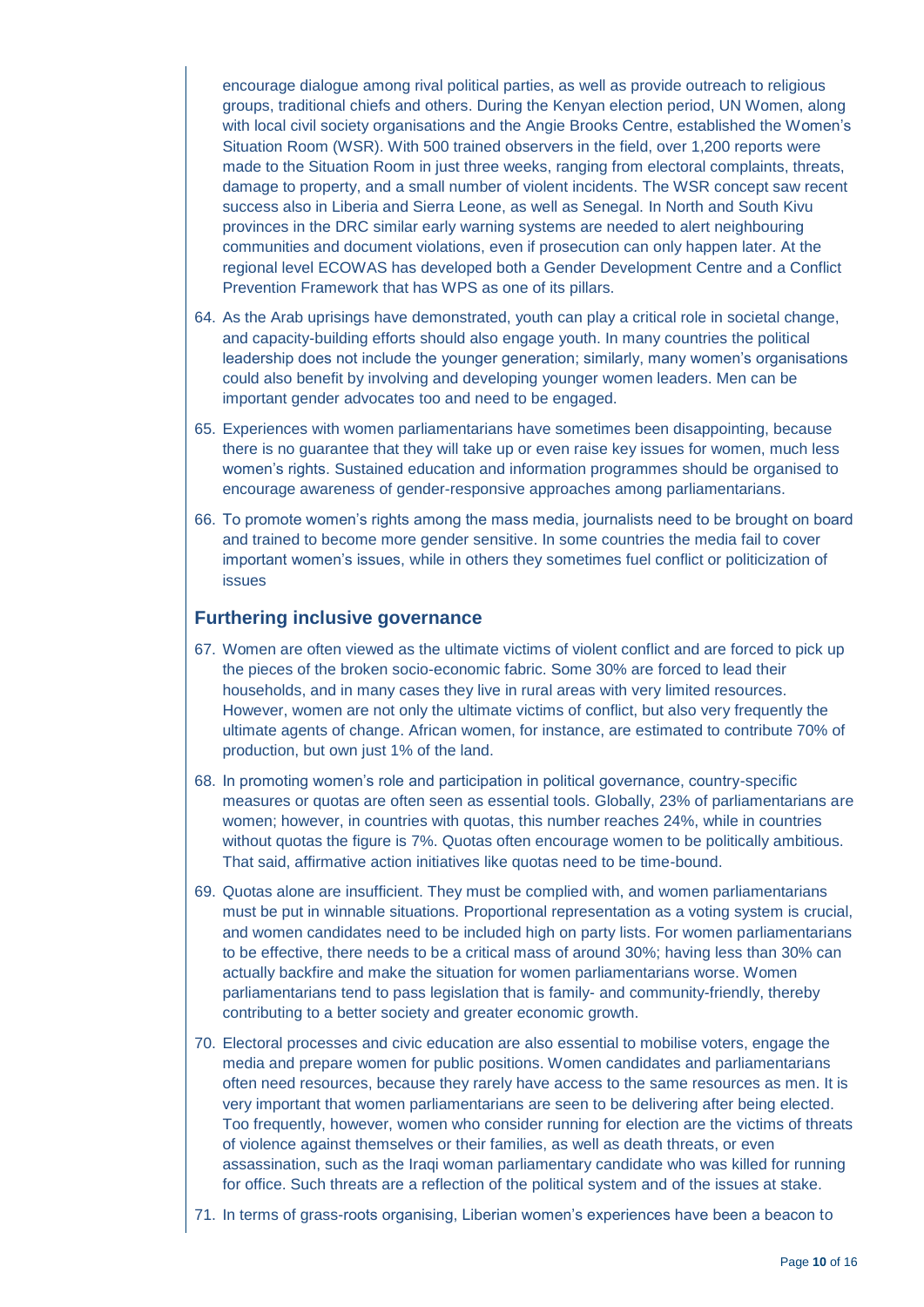many. Women's peace activism first started when courageous women started speaking with armed groups and telling them that what they were doing was wrong. Many of these women initially came from Christian churches, but decided to reach out and include their Muslim women sisters to form the Mano River Women's Peace Network. This network has continued to grow transnationally and is active in several West African countries, but has also reached out to women in other conflict-affected areas in Africa such as Rwanda.

- 72. There have been some setbacks in Liberia, specifically during the past parliamentary elections, when far fewer women parliamentarians were re-elected, although Ellen Sirleaf-Johnson was returned to office. Many male candidates organised to beat the women parliamentary candidates. There is, however, a women's caucus in parliament which is seen as very effective.
- 73. Many women leaders are ageing, and younger women leaders need to be encouraged, mentored and developed. The Angie Brooks Centre in Liberia was developed specifically to train and develop young women. Similarly, an institute has been set up at the University of Liberia to provide peace and justice training to various actors. A network of peace huts, which is a women's initiative now covering all 16 counties in Liberia, has also been established. Peace huts serve a variety of purposes, such as conflict prevention and resolution on: domestic disputes; local crime prevention; assisting women with land rights; assisting cross-border women traders exposed to personal security threats while travelling such as rape and theft; and creating marketing networks to purchase women's produce. Liberian women peace activists have managed to establish important institutions to promote peace and women's rights, as well as a host of programmes such as exchanges between Sierra Leonean and Ivorian police and a joint military-civil society mapping and development of gender policies within the military. Successful programmes like the peace huts also raise questions related to the proportionality of funding and funding disparities: expensive security sector reform programmes versus low-cost peace hut networks.
- 74. Women's representation in post-conflict governance depends greatly on the degree of organising and mobilisation by women well in advance of the peace talks. Peace talks and the resulting peace agreements offer important opportunities to ensure women's representation and participation during transitions from conflict. Gender-sensitive capacitybuilding initiatives with political parties and women leaders like those of International Alert can very much support and contribute towards the peace process. What is written in the peace agreement is frequently later integrated into the constitution, so the absence of women's representation during peace talks generally leads to peace agreements in which women's needs and rights are absent, followed by a post-conflict period in which women's roles and rights are often sidelined or overlooked.
- 75. The politics of protest is different from the politics of both participation and governance, as evidenced today in countries like Egypt, which has been under despotic rule for decades. Women must start as early as possible to organise themselves politically, and while donor support can be useful, there is no substitute for domestic political organising. Frequently, this process begins only before an election, and while this is better than nothing, it is already very late. Years in advance of elections, organising efforts need to happen at every level - local, district, provincial, national. Such efforts lead to greatly increased opportunities for being involved in post-conflict governance. Leadership development efforts should also focus on enabling women to take on key ministerial posts: in South Africa, women leaders were prepared in advance of peace talks, and their engagement reshaped the entire security agenda into a human security agenda.

#### **Promoting rule of law and security**

76. Without the rule of law and security, peacebuilding efforts are ineffective. The breakdown of both is a leading cause of conflict all over the world. There are, however, different understandings of these concepts. Security sector reform (SSR) is essential both to prevent the re-emergence of violent conflict and enhance public security. SSR's ultimate aim is also to promote and support the rule of law. The rule of law is a principle of governance in which all entities – including the state – are accountable to laws that are publicly made, equally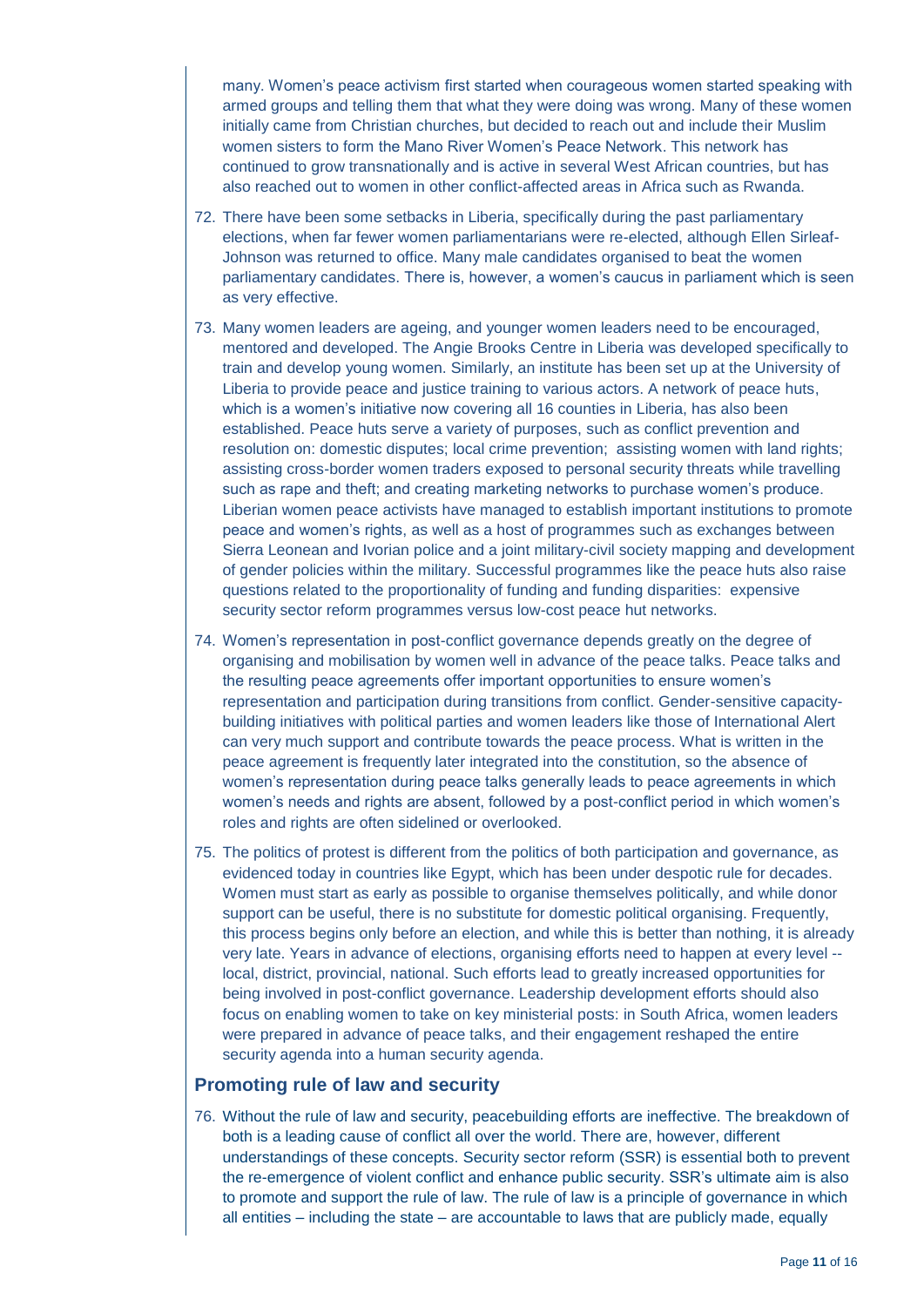enforced and independently judged. Measures are required to ensure that both equality before the law is promoted and implemented, and powers are separated.

- 77. To re-establish the rule of law and undertake SSR, robust frameworks to guide these processes are necessary, as is co-ordination among different levels and parts of government. A multilayered approach is also needed that does not focus exclusively on security actors but examines various laws, policies and procedures. Key national actors should also be involved, such as women's organisations, community and religious leaders. Understanding the rights and condition of girls, boys, women and men before, during and after the conflict should inform this approach, as should a vision for the society being created.
- 78. These frameworks should be multidimensional in nature and not only address legal guarantees. Frameworks should support the examination of the range of customary, local and national laws. Equality and non-discrimination issues need to be promoted and mainstreamed across the legal system. For instance, discriminatory laws related to marriage and citizenship that negatively affect women need to be changed. Legal systems must be developed to properly investigate crimes. Women and girls need to be empowered and informed of their rights, and civil society and other institutions need to be strengthened and involved. The accomplishment of such institutional change requires gender-sensitive reforms.
- 79. Given that justice systems in many countries are complex and multi-faceteted, including, for example, customary and/or tribal law, religious laws and military courts, more work needs to be done to address these other systems of justice in relation to women's rights and situations.
- 80. Sierra Leone established a Truth and Reconciliation Commission (TRC) and Special Court, as well as another reconciliation mechanism, *Fambul Tok*, which means "people coming together". Rule-of-law frameworks should not, however, be donor driven, but be nationally owned and locally developed to address local needs. In terms of the challenges faced, there are problems relating to co-ordination, insufficient funding, unaddressed corruption, lack of sex-disaggregated data and the resilience of patriarchal rural networks
- 81. Customary courts were courts of first call in many parts of Sierra Leone. Those dispensing justice in these courts often held discriminatory attitudes towards women, and representation by a lawyer was not permitted. Initially the strategy was to build up the regular courts. Later, however, this strategy was revised to better address women's issues and monitor the outcomes of customary courts by training those working in these courts and appointing women as judges. In the past, there were no appeal procedures in military courts, which meant that some people were executed without proper legal process. Appeal processes have since been introduced.
- 82. Under the Justice Sector Development Programme and Office, SSR is being integrated into the wider rule of law within Sierra Leone. Regular security sector reviews are undertaken and security sector committees are convened. Both of these processes involve many women. Women's participation has transformed what would have simply been "security reviews" into "human security reviews", where women's and community security concerns are dealt with.
- 83. There are also successful examples of linking security sector actors to local committees and/or women's organisations, as with the mobile phone link system in Liberia, and elsewhere. Similarly, in rural Haiti, local security committees were convened to discuss with local police attacks on women at community water points. Such information-sharing and consultation led to police patrolling these areas.
- 84. There are two main strategies for integrating gender into SSR: gender mainstreaming and equal participation. When security sector actors ask for support in implementing gendersensitive SSR reforms, it is critical to examine and assess both men's and women's participation at all levels within the sector, and men's and women's involvement and participation in decision-making processes within the security sector. Two years ago the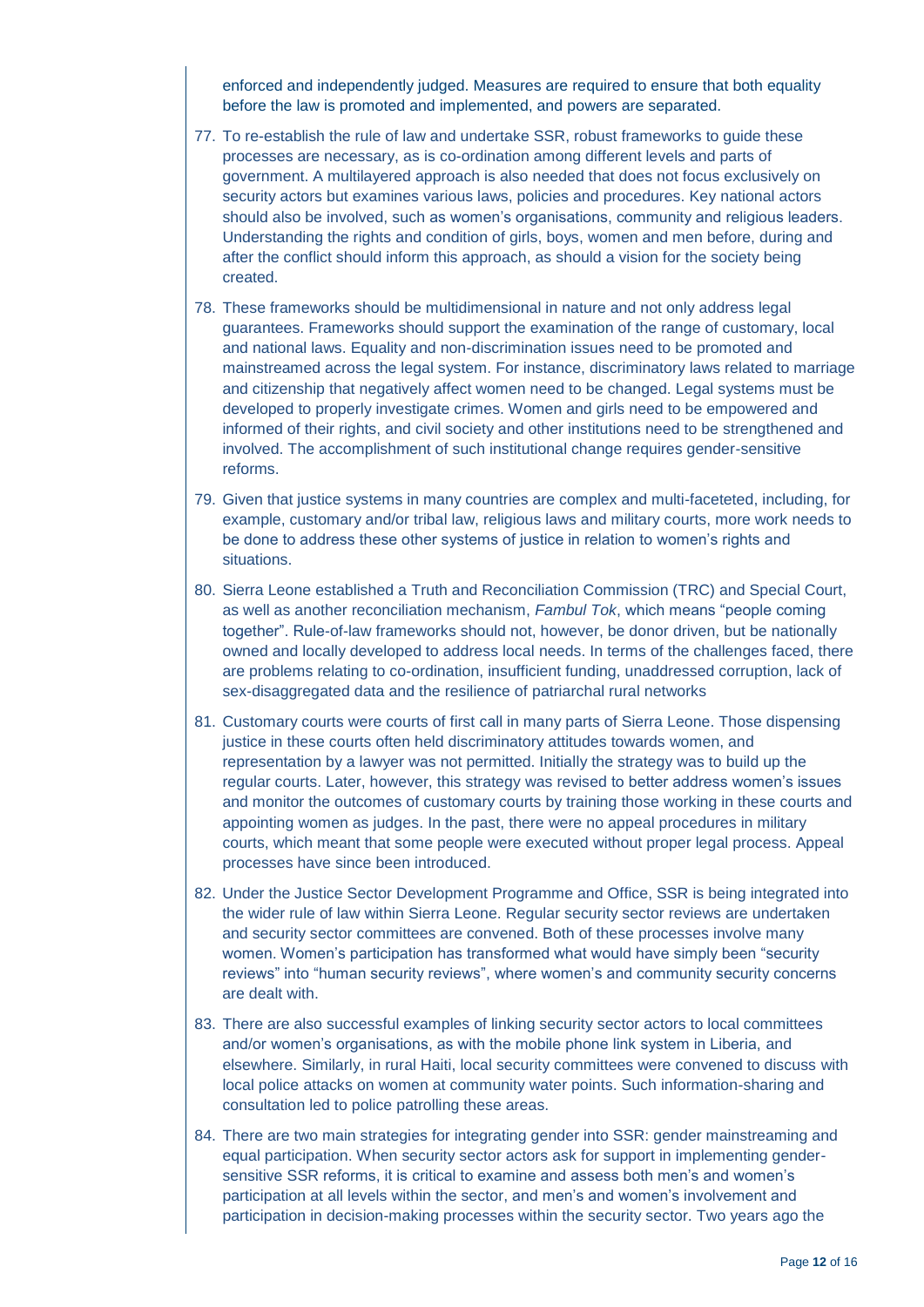Geneva Centre for the Democratic Control of Armed Forces developed a gender selfassessment guide that the Sierra Leonean police have since tested This case study is documented and available on-line  $3$ . Similar assessments are under way in other countries.

- 85. Working on gender is not the responsibility of women alone, and scant attention is often paid to gender-sensitive oversight. Leadership frequently has to be pressured into taking this on. Policies and programmes for empowering and encouraging women's involvement and participation within the sector should also be incorporated. For instance, empowering women's voices to provide meaningful insight into the security sector is important in Bosnia, as are women judges. While more than half of the judges in Bosnia are women, the justice system is not gender sensitive. To support the creation of more gender-sensitive courts, annual short-term human rights training is provided, while gender-sensitive research is supported on such issues as gender-based violence and childcare following divorce.
- 86. Gender mainstreaming within SSR does not mean simply adding women to the mix. While equal representation is important, on its own it is insufficient. Action on policies and structures are crucial to creating a gender-sensitive security sector. In the process, reforms should empower local actors and reach out to local communities. Given that security is a sensitive matter and lies at the heart of a country's sovereignty, SSR should not be externally imposed.
- 87. Few victims in Sierra Leone wanted to prosecute perpetrators, but many wanted social justice. The law covering the TRC was not focused on reparations for victims, many of whom were women. Amnesty provisions formed part of the peace agreement, so relatively few perpetrators came to the TRC. Male perpetrators were covered by the DDR programmes.
- 88. Unfortunately, the reparations process started very late because securing the funding took some time. The international community seems less interested in funding reparations. In the end, due to a large infusion of funds from the UK, reparations involved a long process with symbolic monetary reparations (\$100) and, in some cases, skills training programmes. In 2010 the president and a number of other men made a public apology to the women of Sierra Leone.
- 89. There is a tendency to focus on the technical issues of SSR rather than the broader political issues that should drive the reform process. Political will is about engaging in regular dialogue with a variety of actors to obtain a full picture of where human security meets national security. The various local and national security needs should inform and shape these processes. Prior to the uprisings in the Middle East and North Africa, police forces and security personnel did not protect citizens, but were used for surveillance purposes and ultimately to oppress and repress citizens. Reforming the security sectors in these countries so that they protect citizens and are gender-sensitive remains a tremendous challenge.
- 90. Countries such as Zambia that have managed to deal with tensions and avoid the outbreak of violent conflict need to be studied vis-à-vis their conflict prevention practices to inform the field of conflict prevention.
- 91. Transitional justice can have a tremendous transformative potential in which broader political measures are taken to reform the legal system. In Sierra Leone, changes that can be linked back to the TRC include the establishment of the Anti-Corruption Commission, revisions in laws, and the introduction of reporting mechanisms. That said, some of the TRC recommendations have not been implemented, for example that 50% of government employees be women.
- 92. In terms of definitions of violence and gender-sensitive security, a 2011 report on the global burden of armed violence<sup>4</sup> stated that 525,000 people are killed each year around the world by such violence. Some 50,000 people are killed in violent conflict, almost 400,000 are victims of intentional homicides and 66,000 victims are women. Such figures suggest that traditional ideas and understandings of violence need to be broadened.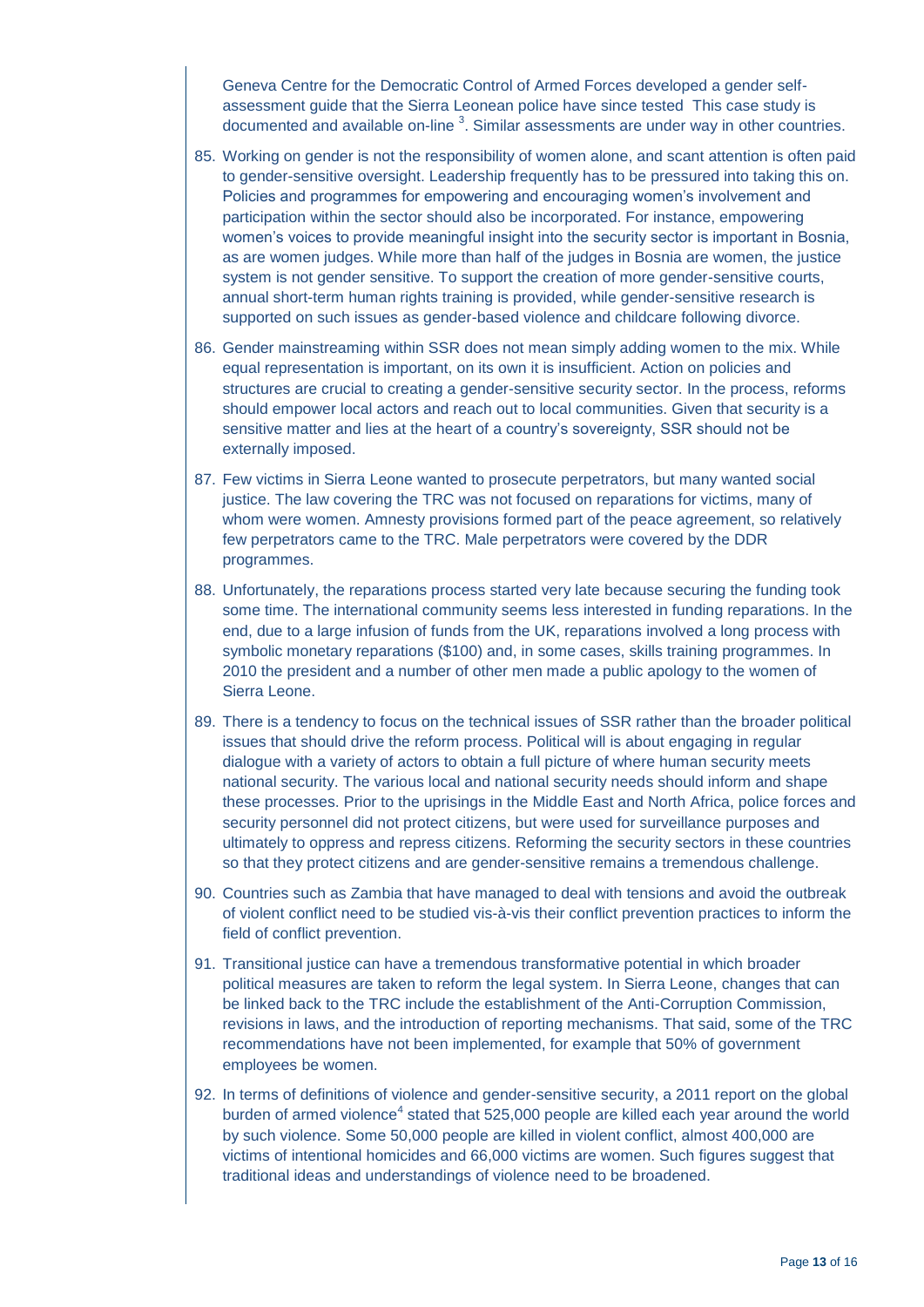### **The way forward: lessons learned and next steps for implementing the seven-point action plan**

- 93. While the experiences of grass-roots women's organisations have at times been both encouraging and discouraging, developments at the international level are not promising (for example the recent CSW meeting). The UN is very good at talking about accountability and gender mainstreaming; however, to move this agenda forward, member states and CSOs need to hold the UN and its leadership accountable. While leadership is important, it frequently changes, and with it political will. Therefore, specific gender objectives and targets must be developed and closely followed by continuous monitoring rather than general calls made within the UN for gender mainstreaming. More active global organising is also needed. Within the UN only a handful of the 35 Special Representatives of the Secretary-General are women, and most Country Representatives are men.
- 94. There are two funding-related issues. Firstly, gender is chronically underfunded compared to other issues. Despite a great deal of rhetoric about the importance of gender, this discourse does not translate into funding. Secondly, most budgets are divided between humanitarian funding usually for more life-saving aid and longer-term development-oriented funding. Gender is practically absent from humanitarian aid or treated as an add-on. However, the underfunded area of "early recovery" offers important opportunities where some corrective gender issues could be addressed, funded and incorporated. Currently, "early recovery" is underfunded, and within "early recovery" gender is underfunded.
- 95. Several topical issues also deserve greater attention, such as the role of natural resources in conflict-affected countries. One in four conflict-affected countries has natural resources, and an estimated 40% of all conflicts are related to resources and the resource curse. Secondly, women's property rights and, more specifically, land ownership and inheritance rights are among the most crucial overlooked questions.
- 96. The seven-point action plan does not reflect on national-level implementation. Some view the process of peacebuilding as being more of a circular process with conflict resolution at the centre. The process starts with who is at the negotiation table, where participants need to be broader than simply the "men with the guns", and the wider community needs to be present. This first step is absolutely key and foundational for all the subsequent stages, including economic recovery. So all of the elements are like spokes in a wheel in a circular process.
- 97. Efforts in the early 2000s to involve women in the Sudan peace process between north and south were met with resistance and claims that involving women would destabilise the entire process. However, the Norwegian mediator was supportive and emphasised the importance of involving women at the negotiation table. Because most male participants had been living abroad in exile, women's participation was essential because women were more in touch with the day-to-day realities facing people and communities.
- 98. Before a peace process starts, men are normally trained for six to seven weeks in leadership development, mediation processes, and other skills. These men generally become the future leaders, and therefore women also need to be involved in these training processes and prepared for peace talks. That said, peace processes happen all the time, and one needs constantly to consider different ways of organising them.
- 99. Regarding national action plans, only 39 exist among 140 countries, and no resources are allocated to such plans, indicating that this project is not serious and becomes a 'makework' project. That said, there is a need to pay attention to other UN resolutions (such as the rights of people living with disabilities, indigenous people's rights and children's rights). The WPS agenda has to be integrated into countries' policies and practices for women to stand a chance.<sup>5</sup>
- 100. The private sector has become a key actor. Large international corporations make decisions themselves and also shape and influence government decisions. So advocates for women's rights need to work on private-public partnerships and consider how to work with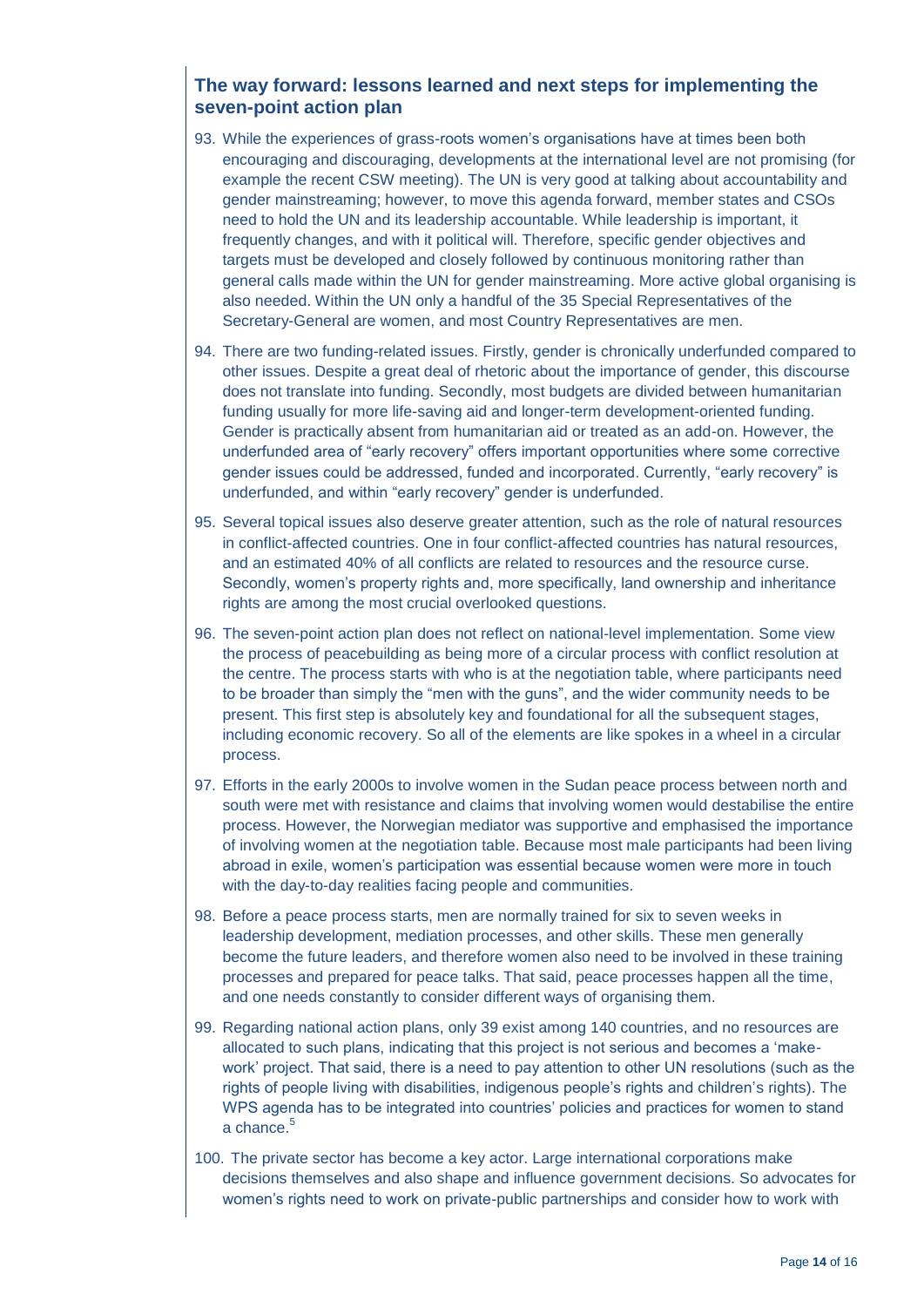these actors.

- 101. Many women peace activists have been very polite in WPS advocacy efforts; however, maybe it is time to become more critical and exert more pressure. But it is difficult and challenging to find the space to be critical. Women activists did not wait for UNSCR 1325 to be adopted, but in fact had organised and mobilised globally a women's peace agenda that resulted in UNSCR 1325.
- 102. Greater solidarity, for example to organise visits to women's organisations in conflictaffected countries, is key; these visits will not happen unless women peace activists undertake them. Further promotion of the WPS agends is also needed, for example the convening of regional discussions in the Asia Pacific region.
- 103. To echo the European Peacebuilding Platform's work and analysis of the European Union and the WPS agenda, many of the challenges have been articulated, such as unspecified action plans, insufficient implementation and poor monitoring, along with a series of recommendations. Similarly, gender needs to be incorporated into the post-2015 development agenda.
- 104. Where the situation is very difficult for women, a women's commission may be useful and can be located between government and civil society. It can provide security and space for discussion. In Egypt and the Middle East, the Muslim Brotherhood's agenda towards women may well lead to a severe deterioration in women's status and require crisis prevention efforts.
- 105. Getting key stakeholders to listen is critical, as is the issue of how messages are presented. It is important to present work on gender and security as benefitting broader society, while emphasizing the economic benefits of WPS. Similarly, getting military leaders to meet with civil society leaders has often been a challenge, but can be very productive. The need remains to engage male champions in the debate and get their buy-in and participation in local, national and regional dialogue.
- 106. UN organisations could work with regional organisations based on principles of complementarity to better integrate WPS and reduce isolated efforts. Secondly, in the post-Beijing period, the responsibility for accountability and the related mechanisms was not delegated to or held by more senior UN bodies and offices, but located in offices with little, if any power to make significant change happen.

#### **Conclusions**

**Implementing the UNSC WPS resolutions:** Implementation efforts need to be intensified and better focused by establishing specific, measurable targets, actions and indicators for implementation within the UN system and by UN member states. Responsibility for implementation needs to be clearly delegated within institutions and their leadership, and monitoring and reporting systems to track and check implementation must be created. UNSCR 1325- and WPS-related targets should be incorporated into work plans and performance review systems.

**Committing financial and human resources for implementation:** The commitments to the UNSCR WPS resolutions need to be accompanied by a serious commitment of human and financial resources to enable this work (as with the Millennium Development Goals and other UN frameworks). Adequate human resources also need to be allocated to move the WPS agenda forward within member state institutions, the UN, WB and other international agencies.

**International women's advocacy and organising:** In light of the disappointing implementation of UNSCR 1325 over the past 13 years, international women's organising, advocacy and pressure on the WPS agenda need to be increased.

**Support for domestic women's advocacy and organising:** While donors can emphasise the importance of gender equality and mainstreaming and also support local women's organisations, nothing can replace the importance of mobilising and organising women within a particular country. Local women's and civil society organisations in conflict-affected areas also need an